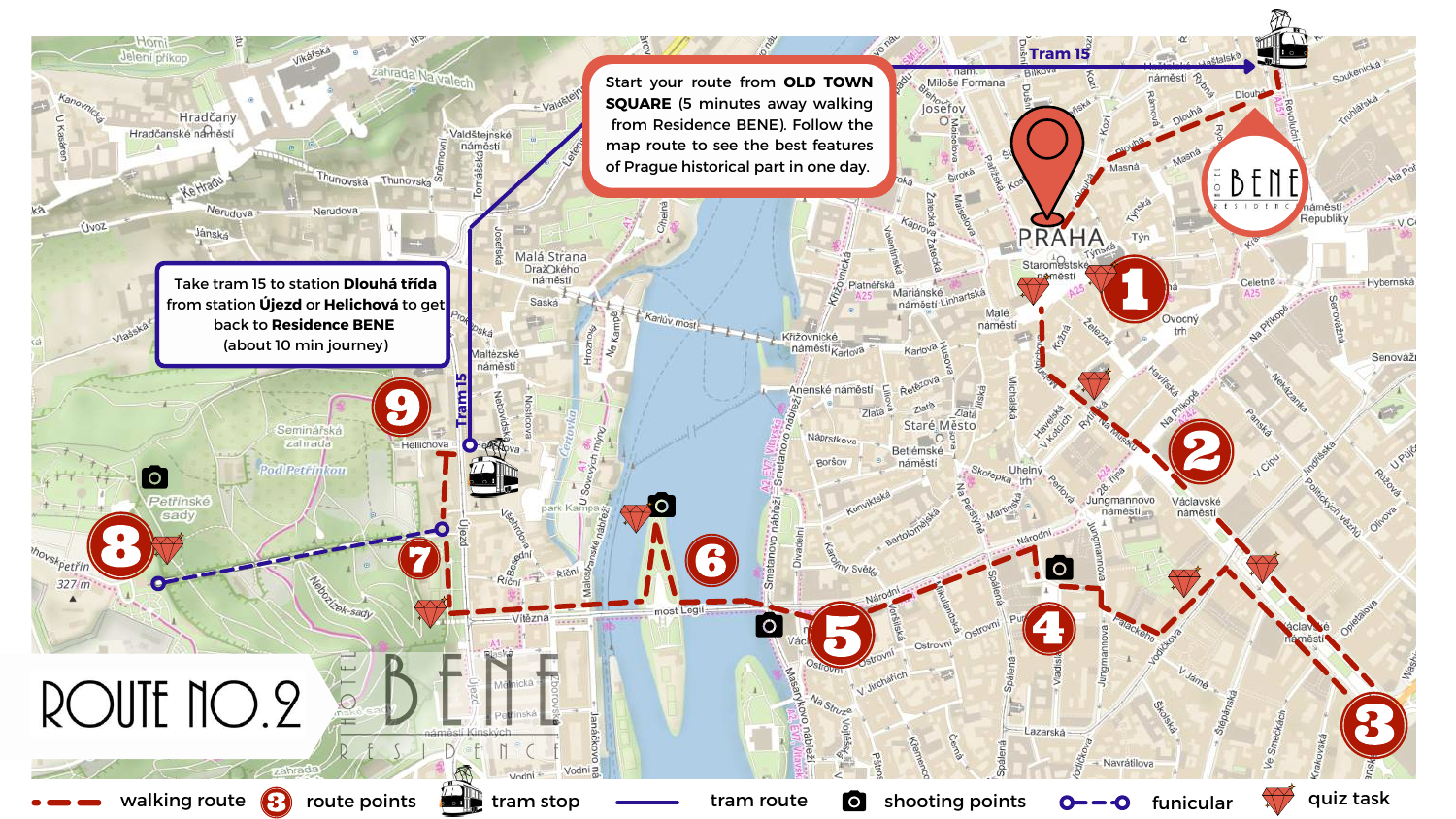## ROUTE NO.2



**Church of Our Lady before Týn** - one of the most impressive Gothic religious buildings in Prague was built 1. from the mid-14th to the early 16th centuries. The organ there, dating from 1673, is the oldest in Prague. Find more on [prague.eu](https://www.prague.eu/en/object/places/76/church-of-our-lady-before-tyn-chram-matky-bozi-pred-tynem?back=1)

2. **Wenceslas Square** - this square is the commercial and administrative centre of the city as well as the site of important social and historical events. The square was created during the founding of the New Town by Charles IV in 1348. Today it is dominated by the National Museum and the statue of the national patron St Wenceslas. Find more on [prague.eu](https://www.prague.eu/en/object/places/182/wenceslas-square-vaclavske-namesti?back=1)

3. **The National Museum -** the largest museum in the Czech Republic. It covers a range of disciplines and collecting fields from the natural sciences to specialized areas of the social sciences. Find more on [prague.eu](https://www.prague.eu/en/object/places/2721/national-museum?back=1)

6. **Střelecký Island** - a romantic place hidden in the shade of mature trees in the heart of city under the Legion Bridge enchants visitors with its old-time atmosphere and exceptional views of the city directly from the surface of the Vltava River. Find more on [prague.eu](https://www.prague.eu/en/object/places/518/strelecky-island-strelecky-ostrov?back=1)

7. **Petřín Funicular** - a historical funicular running from Újezd to Petřín Tower with intervals about 10-15 minutes. Tickets for Prague public transport are applied for a ride. Find more on [prague.eu](https://www.prague.eu/en/object/places/1354/petrin-funicular-lanova-draha-na-petrin?back=1)

8. **Petřín Lookout Tower** - a loose copy inspired by the Eiffel Tower (at a ratio of 1:5), which peak is at the same altitude as the real Eiffel Tower. The view from its top overlooks not only the whole city, but on a clear day you can see nearly all of Bohemia. Find more on [prague.eu](https://www.prague.eu/en/object/places/116/petrin-lookout-tower-petrinska-rozhledna?back=1)

4. **Statue of Kafka** - The 42 mobile tiers of this eleven-metre-tall sculpture align to form the face of the famous Czech writer Franz Kafka. This 39-ton bust by artist David Černý dates from November 2014 and stands just by the Quadrio business centre, directly above the Národní třída metro station. Find more on [prague.eu](https://www.prague.eu/en/object/places/1886/statue-of-kafka?back=1)

8. **Church of Our Lady Victorious (Church of the Infant Jesus)** - famous for its statuette of the Infant Jesus of Prague, who has two crowns and about forty-six robes. Find more on [prague.eu](https://www.prague.eu/en/object/places/109/church-of-our-lady-victorious-church-of-the-infant-jesus-kostel-panny-marie-vitezne?back=1)

5. **The National Theatre** - the Czech Republic's representative stage, built with funds from a nationwide collection . The modern building next to it is a New stage of the National theatre built in 1980s. Find more on [prague.eu](https://www.prague.eu/en/object/places/202/national-theatre-narodni-divadlo?back=1)